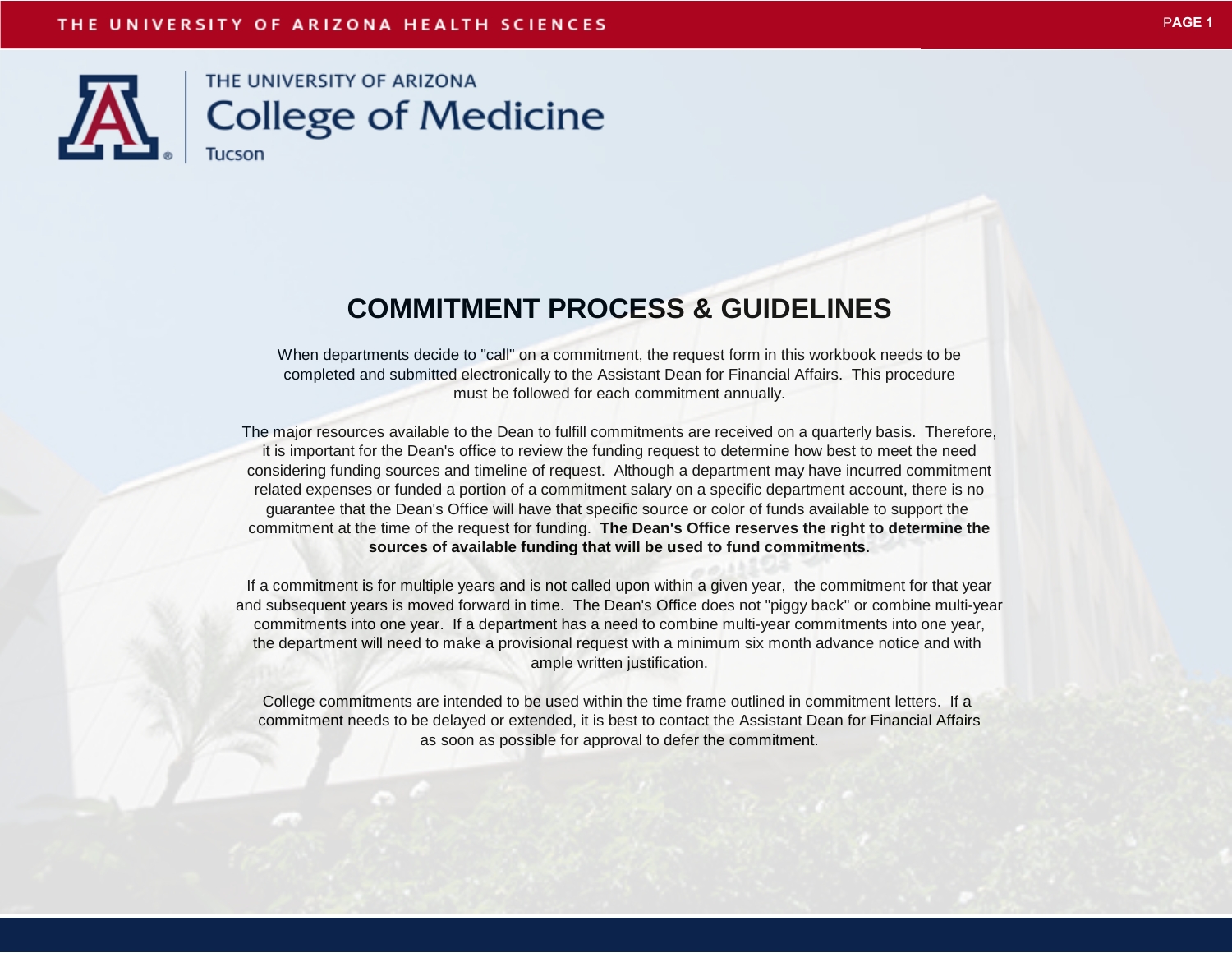| <b>COLLEGE OF MEDICINE COMMITMENT FUNDING REQUEST</b> |  |  |                      | PAGE <sub>2</sub>                                                                                                    |
|-------------------------------------------------------|--|--|----------------------|----------------------------------------------------------------------------------------------------------------------|
|                                                       |  |  | <b>PROJECT CODE:</b> | <u> Albanya di Bandari Serikat Bandari Serikat Bandari Serikat Bandari Serikat Bandari Serikat Bandari Serikat B</u> |
|                                                       |  |  | <b>TODAY'S DATE:</b> | the company's company's company's                                                                                    |
| <b>SUBMITTED BY:</b>                                  |  |  | <b>FISCAL YEAR:</b>  | <u> 1990 - John Stone</u>                                                                                            |
| <b>DESCRIPTION:</b>                                   |  |  |                      |                                                                                                                      |
|                                                       |  |  |                      |                                                                                                                      |

## *Please Identify by FY quarter salary support, operations and capital needs.*

## **QTR PERSONNEL SERVICES***:* **QTR COUP QTR Sub-Total ERE RE ERE TOTAL 1st** 2nd 3rd 4th<br> **Name QTR QTR QTR QTR CQTR Sub-Total ERE** Rate **ERE Sub-Total: DESIRED FUND GROUP 0.00 TOTAL:** 0.00 *0.00 31.0% 0.00 0.00 Not Desired 0.00 31.0% 0.00 0.00 Not Desired 0.00 31.0% 0.00 0.00 Not Desired 0.00 31.0% 0.00 0.00 Not Desired 0.00 31.0% 0.00 0.00 Not Desired 0.00 31.0% 0.00 0.00 Not Desired 0.00 31.0% 0.00 0.00 Not Desired 0.00 31.0% 0.00 0.00 Not Desired 0.00 31.0% 0.00 0.00 Not Desired 0.00 31.0% 0.00 0.00 Not Desired 0.00 31.0% 0.00 0.00 Not Desired 0.00 31.0% 0.00 0.00 Not Desired*

## **\*\*TAB THROUGH ROW TO GET CORRECTED TOTALS\*\***